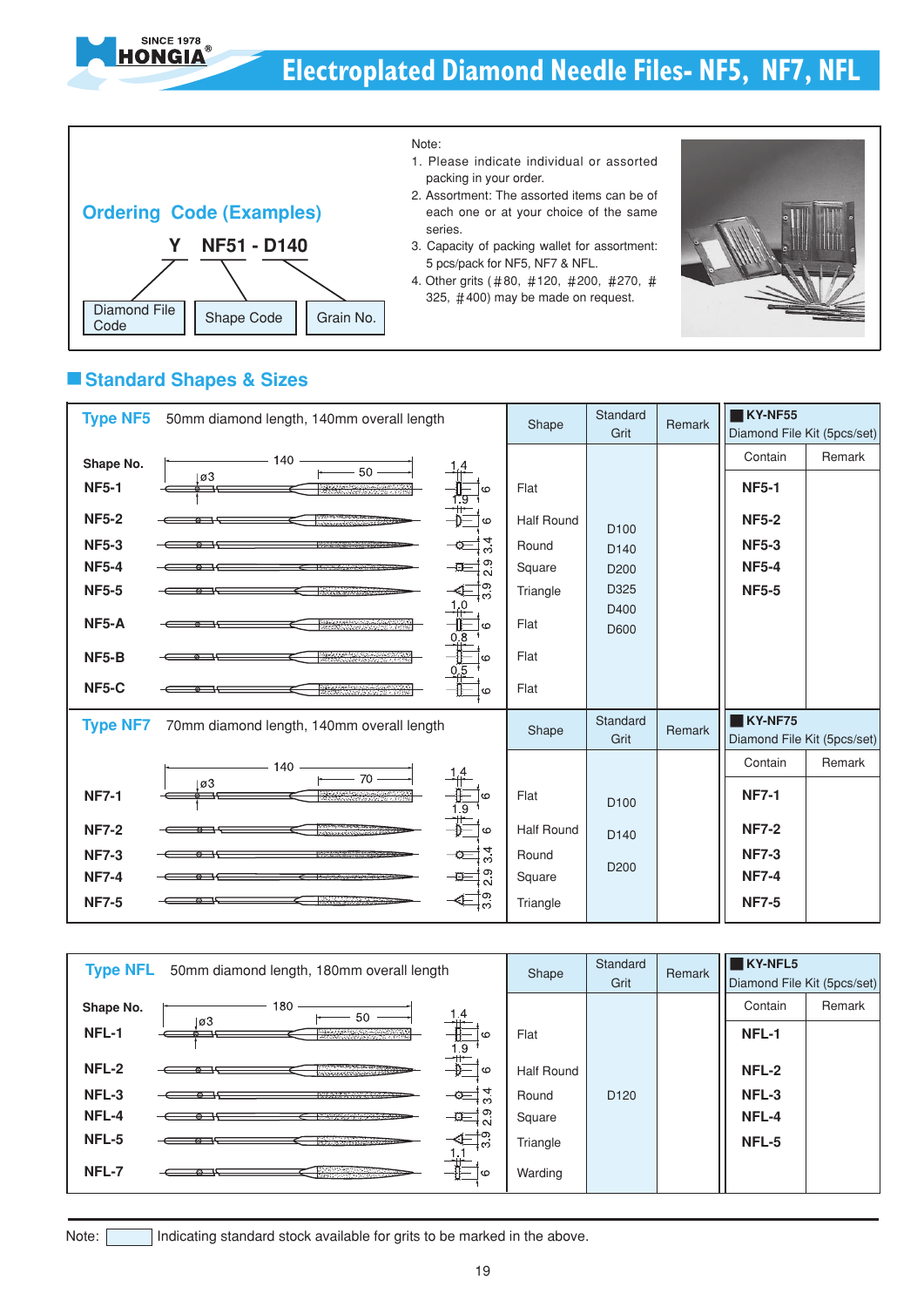

## **Electroplated Diamond Hand Files- F5, F8, N5, N8**

| <b>Type F5</b> | 80mm diamond length, 215mm overall length                                                                                                                                                                                                             | Shape      | Standard<br>Grit | Remark | $KY-F55$<br>Diamond File Kit (5pcs/set) |        |
|----------------|-------------------------------------------------------------------------------------------------------------------------------------------------------------------------------------------------------------------------------------------------------|------------|------------------|--------|-----------------------------------------|--------|
| Shape No.      | $215 + 5$<br>80                                                                                                                                                                                                                                       |            |                  |        | Contain                                 | Remark |
| $F5-1$         | <u>regulacione (1988</u> )<br>2945<br><u> 1998-3820-000</u><br>$\overline{\phantom{0}}$                                                                                                                                                               | Flat       |                  |        | $F5-1$                                  |        |
| $F5-2$         | $\frac{1}{2}$<br><u> Connection and Connection and Connection and Connection and Connection and Connection and Connection and Connection and Connection and Connection and Connection and Connection and Connection and Connection and Connection</u> | Half Round |                  |        | $F5-2$                                  |        |
| F5-3           | ∣ഥ<br>⊬<br>a de la sina de la destacación de la construcción de la construcción de la construcción de la construcción de                                                                                                                              | Round      | D <sub>100</sub> |        | $F5-3$                                  |        |
| F5-4           | e de la componencia de la componencia de la componencia de la componencia de la componencia de la componencia<br>La componencia del componencia del componencia del componencia del componencia del componencia del componencia<br>⊺ທ<br>+⊥           | Square     |                  |        | $F5-4$                                  |        |
| F5-5           | <u>The Company of the Company of the Company of the Company of the Company of the Company of the Company of the Co</u><br>  တ                                                                                                                         | Triangle   |                  |        | $F5-5$                                  |        |

| <b>Type F8</b> | 70mm diamond length, 180mm overall length                                                                                                                                                                                               | Shape             | Standard<br>Grit | Remark | $KY-F85$<br>Diamond File Kit (5pcs/set) |        |
|----------------|-----------------------------------------------------------------------------------------------------------------------------------------------------------------------------------------------------------------------------------------|-------------------|------------------|--------|-----------------------------------------|--------|
| Shape No.      | $200 + 5$                                                                                                                                                                                                                               |                   |                  |        | Contain                                 | Remark |
| F8-1           | 9.5<br>at presentation and control                                                                                                                                                                                                      | Flat              |                  |        | F8-1                                    |        |
| F8-2           | ₽<br><u>. 1994. Android Maria Android Android Android</u>                                                                                                                                                                               | <b>Half Round</b> |                  |        | F8-2                                    |        |
| F8-3           | ျပာ<br><b>Excel Section and American Section Advisory Committee Committee</b><br>↫                                                                                                                                                      | Round             | D <sub>100</sub> |        | F8-3                                    |        |
| F8-4           | 4.5<br>a de la propiedad de la companya de la propiedad de la companya de la companya de la companya de la companya d<br>La propiedad de la companya de la companya de la companya de la companya de la companya de la companya de la c | Square            |                  |        | F8-4                                    |        |
| F8-5           | ⊢                                                                                                                                                                                                                                       | Triangle          |                  |        | F8-5                                    |        |
|                |                                                                                                                                                                                                                                         |                   |                  |        |                                         |        |

| <b>Type N5</b> | 80mm diamond length, 200mm overall length                                                                                                                                                                                                                                    | Shape             | Standard<br>Grit | Remark | $KY-NS5$<br>Diamond File Kit (5pcs/set) |        |
|----------------|------------------------------------------------------------------------------------------------------------------------------------------------------------------------------------------------------------------------------------------------------------------------------|-------------------|------------------|--------|-----------------------------------------|--------|
| Shape No.      | 200<br>1.8                                                                                                                                                                                                                                                                   |                   |                  |        | Contain                                 | Remark |
| $N5-1$         | 80<br>04 ا<br>∞<br>$\infty$<br>2.5                                                                                                                                                                                                                                           | Flat              |                  |        | $N5-1$                                  |        |
| $N5-2$         | ¦ ∂<br><u>regeneració del color montalego les</u>                                                                                                                                                                                                                            | <b>Half Round</b> |                  |        | $N5-2$                                  |        |
| $N5-3$         | $\overline{4}$<br>والمنابية والمتقاد بموالي والمتوسطة ماليونات المستمدات والإنتار بالمتركبين والمتوافق والمتابع والمراجان والمراكبة<br>$\overline{\sigma}$<br>i de la seconda de la contrada de la seconda de la contrada de la contrada de la contrada de la contrada de la | Round             | D <sub>100</sub> |        | $N5-3$                                  |        |
| $N5-4$         | $-\Xi\Xi_{\infty}^{10}$<br>and the control of the control of the control of the control of the control of the control of the control of the                                                                                                                                  | quare             |                  |        | $N5-4$                                  |        |
| $N5-5$         | ⊸∉⊟ ~<br>the control of the control of the control of the control of the control of the control of the control of the c<br>The control of the control of the control of the control of the control of the control of the control of the c                                    | Triangle          |                  |        | $N5-5$                                  |        |
|                |                                                                                                                                                                                                                                                                              |                   |                  |        |                                         |        |

| <b>Type N8</b> | 70mm diamond length, 180mm overall length                                                                                                                                                                                                                      | Shape             | Standard<br>Grit | Remark | $KY-NS5$<br>Diamond File Kit (5pcs/set) |        |
|----------------|----------------------------------------------------------------------------------------------------------------------------------------------------------------------------------------------------------------------------------------------------------------|-------------------|------------------|--------|-----------------------------------------|--------|
| Shape No.      | 180<br>1.9                                                                                                                                                                                                                                                     |                   |                  |        | Contain                                 | Remark |
| $N8-1$         | $\rightarrow$ $\rightarrow$<br>03.5<br>$\overline{7}$<br>∞                                                                                                                                                                                                     | Flat              |                  |        | $N8-1$                                  |        |
| $N8-2$         | ∞<br><u> Silan Contra Cadalah Publis Andrew Mor</u>                                                                                                                                                                                                            | <b>Half Round</b> |                  |        | $N8-2$                                  |        |
| $N8-3$         | ⊸⊙⊟<br>$\overline{4}$<br>i katika da ya katika mwaka wa kusini wa kusini wa kusini wa 1992 mwaka wa 1992 aliani wa 1992 waishio wa 1992<br>Matukio wa kusini wa kusini wa 1992 wa 1992 wa 1992 wa 1992 wa 1992 wa 1992 wa 1992 wa 1992 wa 1992 wa 1992 wa<br>∞ | Round             | D <sub>100</sub> |        | $N8-3$                                  |        |
| $N8-4$         | $-\equiv \frac{1}{4}$<br>an dia any kaominina mpikambana amin'ny fivondronan-kaominin'i Nord-Amerika.<br>Ny INSEE dia mampiasa ny kaodim-paositra 62113. Ilay ny faritr'i Nord-Amerika no ben'ny tanàna mandritry ny ta                                        | Square            |                  |        | $N8-4$                                  |        |
| <b>N8-5</b>    | $\overline{\mathbb{Z}}_{4}^{4}$<br>which contains a construction of the contact of the con-<br>∞                                                                                                                                                               | Triangle          |                  |        | <b>N8-5</b>                             |        |
|                |                                                                                                                                                                                                                                                                |                   |                  |        |                                         |        |

Note: Indicating standard stock available for grits to be marked in the above.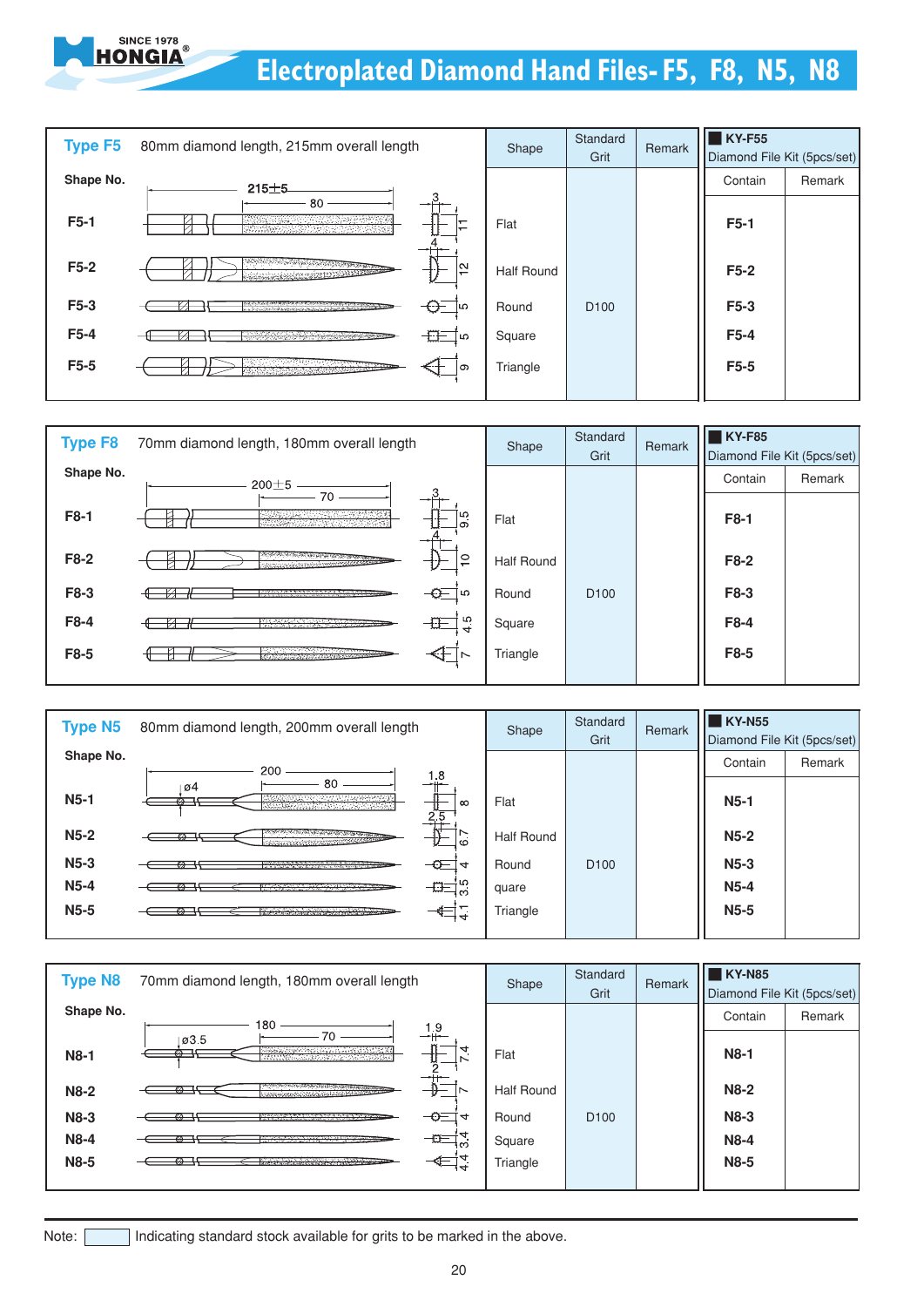**Electroplated Diamond Bent Files (Type BF, DBF)** 



**Diamond Bent Files (BF): 3mm shank diameter, 140mm overall length, standard grit No.: D120**

| when $\varpi \circ \mathbb{Z} \circ \mathbb{Z} \circ \mathbb{Z} \circ \mathbb{Z} \circ \mathbb{Z} \circ \mathbb{Z} \circ \mathbb{Z} \circ \mathbb{Z} \circ \mathbb{Z} \circ \mathbb{Z} \circ \mathbb{Z} \circ \mathbb{Z}$ |  |  |                                                                                   |  |  |  |  |
|---------------------------------------------------------------------------------------------------------------------------------------------------------------------------------------------------------------------------|--|--|-----------------------------------------------------------------------------------|--|--|--|--|
|                                                                                                                                                                                                                           |  |  | BF-1 BF-2 BF-3 BF-4 BF-5 BF-6 BF-7 BF-8 BF-10 BF-12 BF-13 BF-14 BF-15 BF-16 BF-18 |  |  |  |  |

| Shape No. | <b>Diamond</b><br>$length(\ell)$ | Grit             | Remark | Shape No.    | Diamond<br>length $(\ell)$ | Grit             | Remark | Shape No.    | <b>Diamond</b><br>$length(\ell)$ | Grit             | Remark |
|-----------|----------------------------------|------------------|--------|--------------|----------------------------|------------------|--------|--------------|----------------------------------|------------------|--------|
| $BF-1$    | 30mm                             |                  |        | $BF-6$       | 20 <sub>mm</sub>           |                  |        | <b>BF-13</b> | 20 <sub>mm</sub>                 |                  |        |
| $BF-2$    | 30 <sub>mm</sub>                 |                  |        | $BF-7$       | 20 <sub>mm</sub>           |                  |        | <b>BF-14</b> | 20 <sub>mm</sub>                 |                  |        |
| $BF-3$    | 30mm                             | D <sub>120</sub> |        | BF-8         | 20 <sub>mm</sub>           | D <sub>120</sub> |        | <b>BF-15</b> | 20 <sub>mm</sub>                 | D <sub>120</sub> |        |
| $BF-4$    | 30mm                             |                  |        | <b>BF-10</b> | 20 <sub>mm</sub>           |                  |        | <b>BF-16</b> | 20 <sub>mm</sub>                 |                  |        |
| $BF-5$    | 30mm                             |                  |        | <b>BF-12</b> | 20 <sub>mm</sub>           |                  |        | <b>BF-18</b> | 20 <sub>mm</sub>                 |                  |        |

**KY-BF5H** Diamond Bent File 5 pcs set D120 (BF1~BF-5). **KY-BF10H** Diamond Bent File 10 pcs set D120 (BF6~BF-18).

## **Double Sides Bent Files (DBF):**

**SINCE 1978** ONGIA

**overall length 150mm, Diamond section length 20 mm square shank diameter (Standard grit No.: D120 & D200)**

| 524023                |           |  |
|-----------------------|-----------|--|
|                       | No. DBF-1 |  |
|                       | DBF-2     |  |
|                       | DBF-3     |  |
|                       | DBF-4     |  |
| <b>BUNGHART DIGIT</b> | DBF-5     |  |
|                       | DBF-6     |  |

| DBF-1 | <b>FLAT</b>      |       | DBF-4 SQUARE     |  |
|-------|------------------|-------|------------------|--|
|       |                  |       |                  |  |
|       |                  |       |                  |  |
|       | DBF-2 HALF ROUND |       | DBF-5 TRIANGULAR |  |
|       |                  |       |                  |  |
|       |                  |       |                  |  |
| DBF-3 | <b>ROUND</b>     | DBF-6 | <b>OVAL</b>      |  |

|  |  | Shape No. Grit Shape No. Grit Shape No. Grit Remark Shape No. Grit Shape No. Grit Shape No. Grit Remark |  |  |                                     |  |  |
|--|--|---------------------------------------------------------------------------------------------------------|--|--|-------------------------------------|--|--|
|  |  | $\vert$ DBF-1C $\vert$ D100 $\vert$ DBF-1M $\vert$ D140 $\vert$ DBF-1F $\vert$ D200                     |  |  | DBF-4C D100 DBF-4M D140 DBF-4F D200 |  |  |
|  |  | $\overline{D}$ DBF-2C $\overline{D}$ 100 DBF-2M $\overline{D}$ 140 DBF-2F $\overline{D}$ 200            |  |  | DBF-5C D100 DBF-5M D140 DBF-5F D200 |  |  |
|  |  | DBF-3C D100 DBF-3M D140 DBF-2F D200                                                                     |  |  | DBF-6C D100 DBF-6M D140 DBF-6F D200 |  |  |

**KY-DBF6C** Diamond Double Side Bent File Kit (D100): 6 pcs. **KY-DBF6M** Diamond Double Side Bent File Kit (D140): 6 pcs. **KY-DBF6F** Diamond Double Side Bent File Kit (D200): 6 pcs.

|  | Shape No. Grit Shape No. Grit Shape No. Grit Remark |  |  |
|--|-----------------------------------------------------|--|--|
|  | DBF-4C D100 DBF-4M D140 DBF-4F D200                 |  |  |
|  | DBF-5C   D100    DBF-5M   D140    DBF-5F   D200     |  |  |
|  | DBF-6C D100 DBF-6M D140 DBF-6F D200                 |  |  |

Note: Indicating standard stock available for grits to be marked in the above.